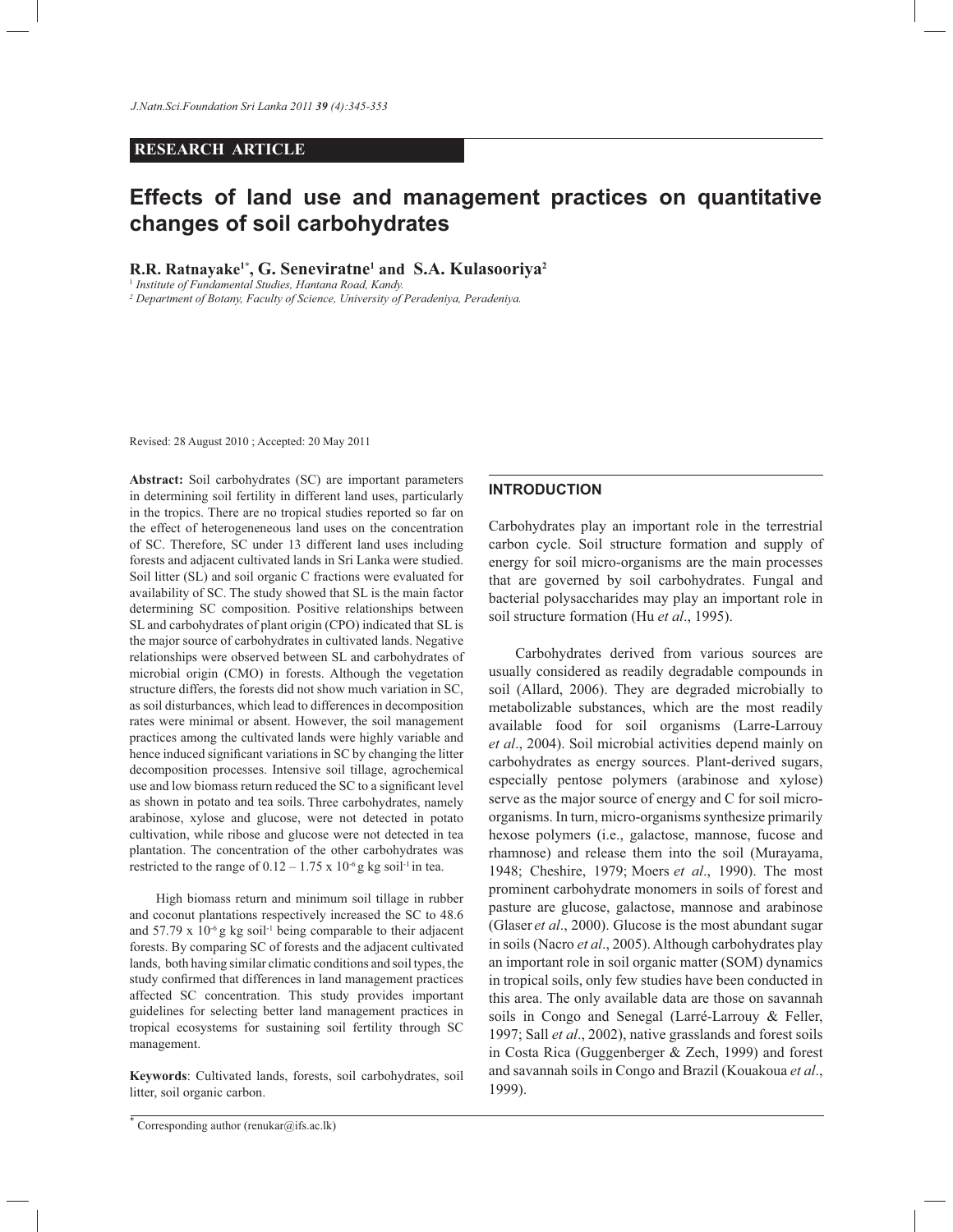In order to understand SOM dynamics, it is important to study the quantity and composition of soil carbohydrates (SC), which originate from both plant debris and microbial activity. The content of SC is reported to be low in tropical soils and represent only 3% of total organic C in tropical forest soils and 7% of total organic C in tropical grassland soils (Nacro *et al.,* 2004). This is a typical feature of tropical soils.

The SC content is lower  $(0.01 \text{ g kg soil}^{-1})$  in the surface soil layer (0-5 cm) owing to the faster microbial degradation at high temperatures compared to the concentration  $(0.03 \text{ g kg soil}^{-1})$  in the 5-15 cm soil layer (Amelung *et al*., 1999; Fallahzade & Hajabbasi, 2011). High rainfall could also induce leaching of polysaccharides to the subsoil (Rodionov *et al*., 1999).

 The SC, the labile pool of SOM, is affected mostly by land use changes (Guggenberger *et al*., 1995). Prolonged cultivation may result in decline in SOM and cause changes in the composition of soil carbohydrates (Larre-Larrouy *et al*., 2004). Cultivation also affects the proportion of soil C present as carbohydrates in the soil aggregates (Larre-Larrouy *et al*., 2004). Nacro *et al*. (2005) have reported that neither vegetation nor soil controls SC dynamics and that the most likely factor has been found to be the tropical climate, which drives rapid decomposition of carbohydrates. These results have come from a limited number of studies and so far there are no studies that report on variability of SC in relation to a range of heterogeneous land uses.

 Therefore, natural forests and the adjacent cultivated lands were evaluated for SC with a view to assess the impact of land management on these tropical ecosystems. The different soil organic matter fractions (soil litter and soil organic C) and their contribution to the availability of SC was also investigated.

### **METHODS AND MATERIALS**

*Field sites***:** Soil samples were collected from sites subjected to 13 different land uses located within the main climatic regions of Sri Lanka (5º 54' N - 9º 52' N latitudes and 79º 39' E - 81º 53' E longitudes). Detailed information of the study sites are given in Tables 1 & 2.

 The study sites included 6 forest types classified (National Atlas of Sri Lanka, 1988) as semi evergreen, moist monsoon, dry monsoon, montane, dry mixed evergreen, and 2 tropical wet evergreen forests; 7 croplands (tea, rubber, coconut, export agricultural crops pepper, cardamom and cocoa), potato as well as home gardens and chenas; where slashburn and cultivation are practised.

Twenty composite soil samples from random sites were collected from 0-30 cm depths at each site, after removal of soil surface litter because the major proportion of SOM can be sampled from this depth (Ratnayake, 2006). Each composite sample comprised 3 soil cores. Soils were air-dried and passed through a 2 mm sieve. Gravel and organic debris retained on the sieve were removed. These soils were again sieved to  $< 0.15$  mm to obtain a fine fraction. All soil analyses (except those pertaining to results in Table 1) were performed using this fine fraction.

*Determination of SC content***:** The SC was determined by using the method of Amelung *et al*. (1996). Individual sugars were released from SC by treatment with 4 M trifluoroacetic acid at 105  $\rm{^0C}$  for 4 h. The resulting monosaccharides were then converted into alditol acetate derivatives by using acetylation as the derivatisation procedure. Reference alditol acetates of rhamnose, fucose, ribose, arabinose, xylose, mannose, galactose, and glucose were used as standards. These derivatives were then separated on a Shimadzu GC-9AM gas chromatograph (Japan) equipped with a hydrogen flame ionization detector. Separation of the monosaccharide units was achieved with a SPB 1701 fused silica capillary column. The carrier gas was Helium and the total flow rate was 80 mL min-1.

*Determination of SL content***:** The soil litter content was measured using a modified weight loss on ignition method (Ratnayake *et al*., 2007).

*Soil organic C content***:**The carbon content was measured calorimetrically (Baker, 1976). A Potassium dichromate solution was used to oxidize organic C in acidic medium. The amount of oxidized C in the sample was measured by determining the amount of chromic acid produced during the oxidation. The colour intensity was measured spectrophotometrically.

*Statistical analysis***:** The comparison of soil carbohydrates of sites subject to different land uses was done by using the generalized linear model (GLM) and Tukey's (HSD) test (SAS, 1996). The t-test was carried out to compare SC of the natural forests and the adjacent cultivated lands. The relationships between concentrations of different sugars with SL and organic C were established through correlation and regression analyses (SAS, 1996). The relationships between concentrations of different sugars with climatic parameters (rain fall, temperature and elevation) were also established through correlation and regression analyses (SAS, 1996). Sugar concentrations were transformed to logarithmic scale  $[\log_{10} (x + 1)].$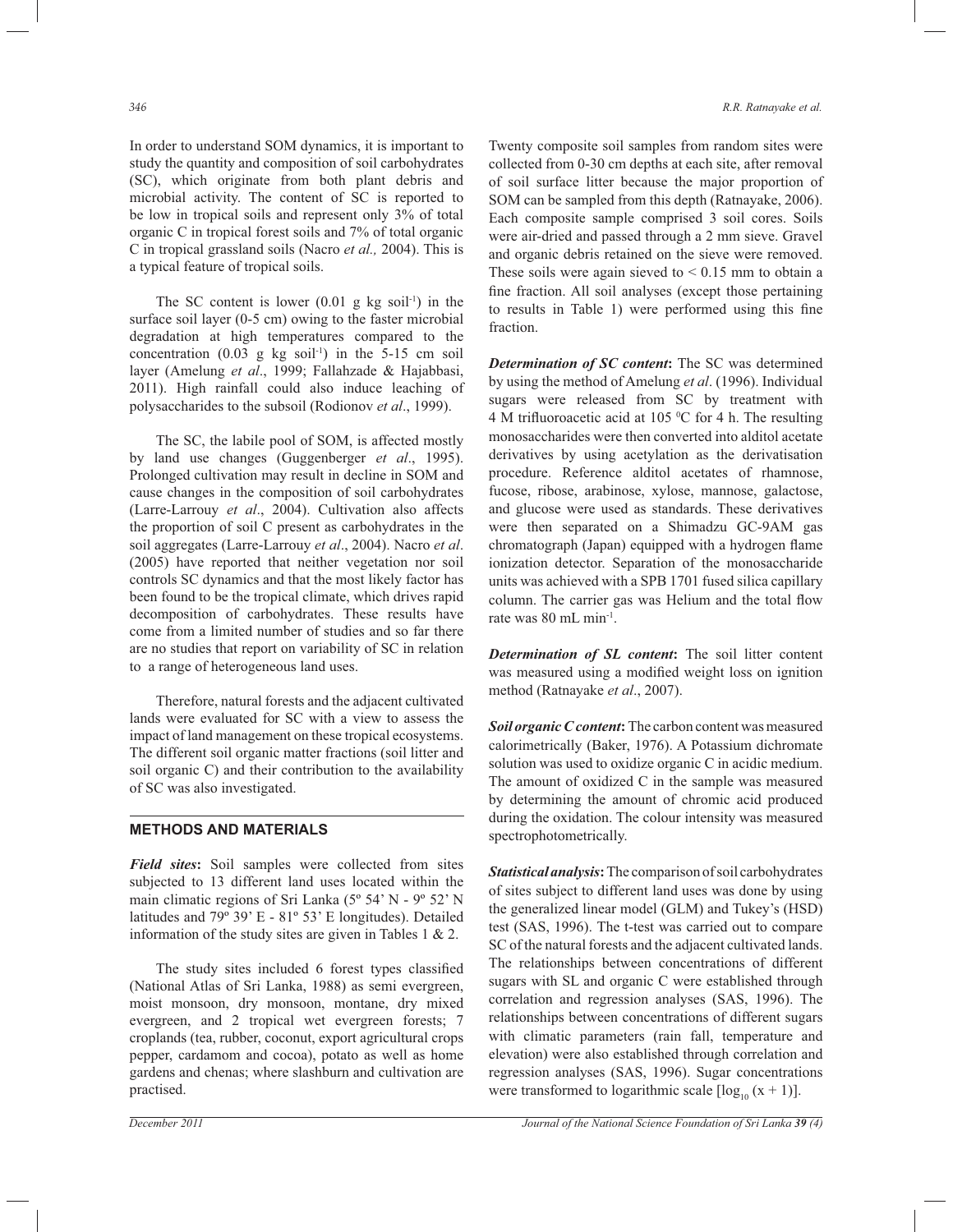| Ecosystem                             | ELE (m) | MAR (mm) | MAT<br>$\mathcal{O}^0$             | Soil great group <sup>19</sup> | Soil<br>Flq | matter $(g \ kg^{-1})$<br>Soil organic | Soil total<br>N $(g\;kg^{\scriptscriptstyle +})$ |
|---------------------------------------|---------|----------|------------------------------------|--------------------------------|-------------|----------------------------------------|--------------------------------------------------|
| Forests                               |         |          |                                    |                                |             |                                        |                                                  |
| Tropical wet evergreen (WL)           | 1000    | 5000     | 25                                 | Haplic Acrisols                | 4.57        | 40.5                                   | 2.7                                              |
| Tropical semi evergreen (IM)          | $700\,$ | 2500     |                                    | Cambisols                      | 6.13        | 41.0                                   | 1.6                                              |
| Moist monsoon (IU)                    | 1300    | 2500     |                                    | Chromic Luvisols               | 6.98        | 47.9                                   | 2.3                                              |
| $\mathrm{Dry}$ monsoon $(\mathbb{L})$ | 221     | 2000     | 24.8<br>21 21 21 22 23<br>22 23 24 | Haplic Acrisols                | 6.08        | 27.9                                   | $\Xi$                                            |
| Montane (WU)                          | 2000    | 2500     |                                    | Haplic Acrisols                | 5.74        | 72.6                                   | 3.7                                              |
| Dry mixed evergreen (DL)              | 300     | 1400     |                                    | Chromic Luvisols               | 6.87        | 15.9                                   | $2.3$<br>$2.9$                                   |
| Tropical wet evergreen (WM)           | 600     | 3300     |                                    | Rhodic Nitisols                | 6.37        | 35.8                                   |                                                  |
| <b>Cultivated lands</b>               |         |          |                                    |                                |             |                                        |                                                  |
| Rubber (WL)                           | 1000    | 5000     | 25                                 | Haplic Acrisols                | 4.63        | 33.0                                   | $\overline{1.9}$                                 |
| Export agricultural crops (IM)        | $700\,$ | 2500     | 24.8                               | Cambisols                      | 5.64        | $20.7\,$                               | $0.7\,$                                          |
| Potato farm (IU)                      | 1300    | 2500     |                                    | Chromic Luvisols               | $6.07$      | 37.8                                   | 2.2                                              |
| Coconut (IL)                          | 221     | 2000     | $22$<br>$27.4$<br>$15$             | Haplic Acrisols                | 5.19        | 21.9                                   | $\Xi$                                            |
| Tea (WU)                              | 2000    | 2500     |                                    | Haplic Acrisols                | 5.06        | 35.6                                   | 0.5                                              |
| Chena (DL)                            | 300     | 1400     | 28.4                               | Chromic Luvisols               | 6.71        | 14.2                                   | 1.7                                              |
| Home garden (WM)                      | 600     | 3300     | 20                                 | Rhodic Nitisols                | 6.00        | 27.8                                   |                                                  |

*Land use and soil carbohydrates 347*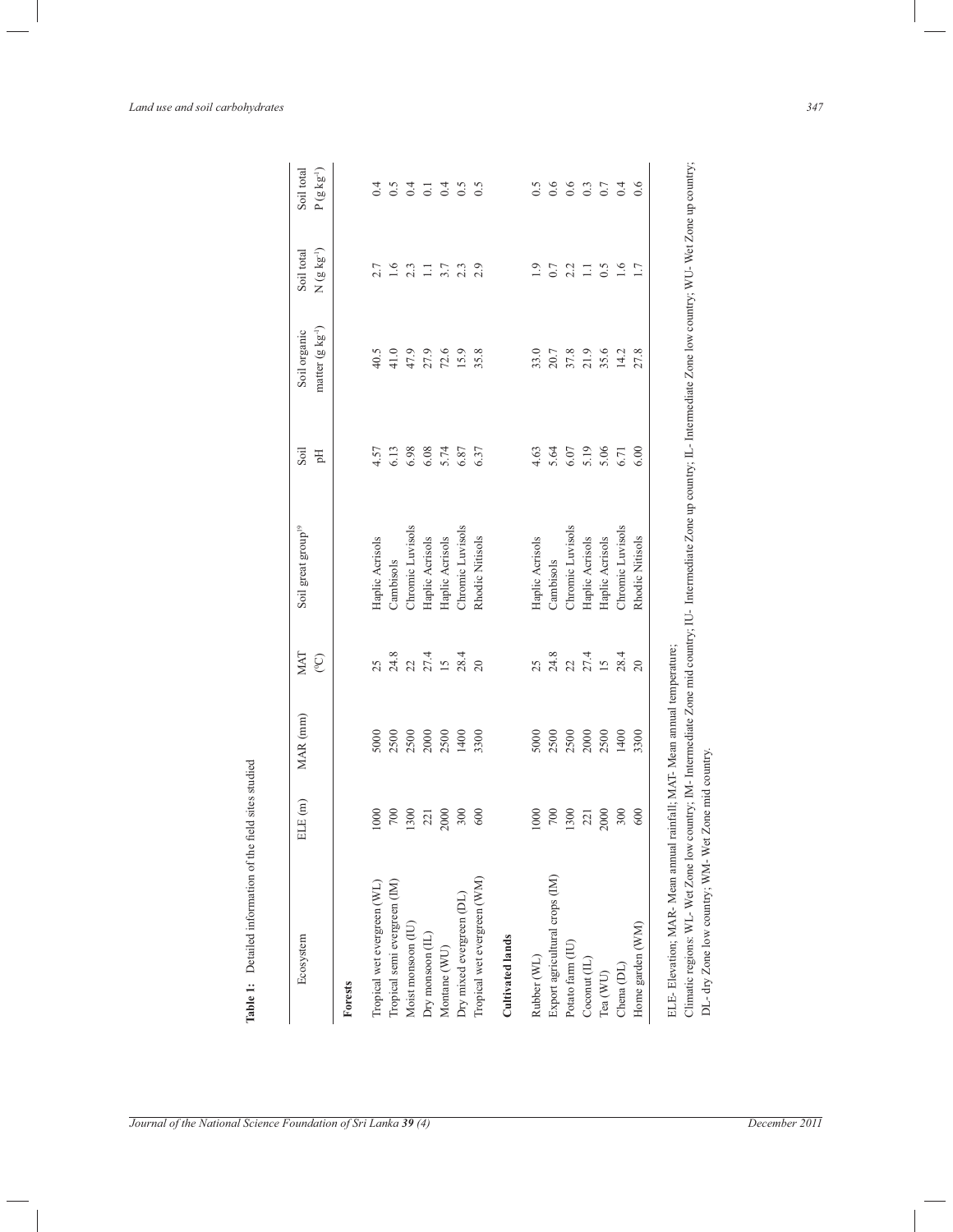| Site                | Crop type                   | Fertilizer (kg ha <sup>-1</sup> ) |             |            | Number of applications (year $-1$ ) |           |                | Soil<br>digging/forking<br>(Number of |
|---------------------|-----------------------------|-----------------------------------|-------------|------------|-------------------------------------|-----------|----------------|---------------------------------------|
|                     |                             | N                                 | P           | K          | Fertilizer                          | Pesticide | Herbicide      | times year $^{-1}$ )                  |
| Rubber              | Perennial tree              | 20                                | 20          | 60         |                                     | NC.       | 2              | $\overline{2}$                        |
| Export agricultural |                             |                                   |             |            |                                     |           |                |                                       |
| crops               | Perennial tree              | 120-250                           | $140 - 200$ | $95 - 150$ | $\overline{4}$                      | NC.       | <b>NA</b>      | $\overline{4}$                        |
| Potato farm         | Annual <sup>a</sup>         | 210                               | 50          | 300        | 6                                   | 6         | $\overline{2}$ | $\overline{4}$                        |
| Coconut             | Perennial tree              | 140                               | 90          | 330        |                                     | NC.       | 1              | <b>NA</b>                             |
| Tea                 | Perennial tree              | 240                               | 30          | 60         | $3-6$                               | 2         | $\overline{4}$ | $\overline{4}$                        |
| Chena               | Annual                      | <b>NA</b>                         | <b>NA</b>   | <b>NA</b>  | <b>NA</b>                           | <b>NA</b> | <b>NA</b>      | <b>NA</b>                             |
| Home garden         | Perennial trees,<br>annuals | NA                                | <b>NA</b>   | <b>NA</b>  | <b>OM</b>                           | <b>NA</b> | <b>NA</b>      | $\overline{4}$                        |

**Table 2:** Some soil management practices adopted in the cultivated lands

<sup>a</sup> 2 crops annually; NC- not common; OM- organic manure; NA- not applied

#### **RESULTS**

Regression analysis showed that the SL content was positively related to the soil carbohydrates of plant origin, arabinose and xylose (CPO) in the cultivated lands (Figure 1). However, the SL contents of forests is negatively related to the soil carbohydrates of microbial origin, ramnose, fucose and ribose (CMO) (Figure 2). No significant relationships were found between soil organic C contents and the different SC ( $p > 0.05$ ) in land subjected to different uses.



**Figure 1:** Relationships between the soil litter (SL) content and soil carbohydrate (SC) contents, (a) xylose (■) and (b) arabinose (▲) in lands cultivated with different crops (tea, rubber, coconut, export agricultural crops, home garden, potato and chena). Each data point in the figure represents a mean of 20 composite soil samples per site. \* significant at p < 0.05.

Table 3 shows the concentrations of carbohydrates and their variance among the land under different uses. The different types of forests did not show much variation in SC. Unlike the forests, carbohydrate contents in cultivated lands were significantly different among sites (Table 3). It was also noted that some of the sugars were not detected in cultivated lands other than in coconut plantations where all the sugars were present. Rhamnose and fucose contents showed the highest variation among the cultivated lands. Xylose and arabinose contents were significantly high in rubber and coconut plantations (Table 3). Xylose content was significantly high in the home garden as well. The concentration of xylose and arabinose were lowest in tea plantation. Both these sugars were not detected in sites under potato cultivation. The concentration of CMO was comparatively high in coconut and rubber plantations. The lowest concentration of CMO was found in tea soil. Ribose and glucose were not detected in tea soil. Glucose was not detected at sites where potato was cultivated. Most of the carbohydrates were not detected in export agricultural crop plantations (Table 3).

 All carbohydrates tested were present in the soils of moist monsoon, dry monsoon, montane and dry mixed evergreen forests. In tropical wet evergreen and semi evergreen forest soils arabinose, glucose and galactose were not detected (Table 3). The concentrations of plantderived carbohydrates were significantly high in dry monsoon forest soils (xylose and arabinose) and dry mixed evergreen forest soils (xylose) (Table 3). The soils from other forests, semi evergreen, moist monsoon, montane and tropical wet evergreen did not show any significant variations in the concentration of plant-derived sugars.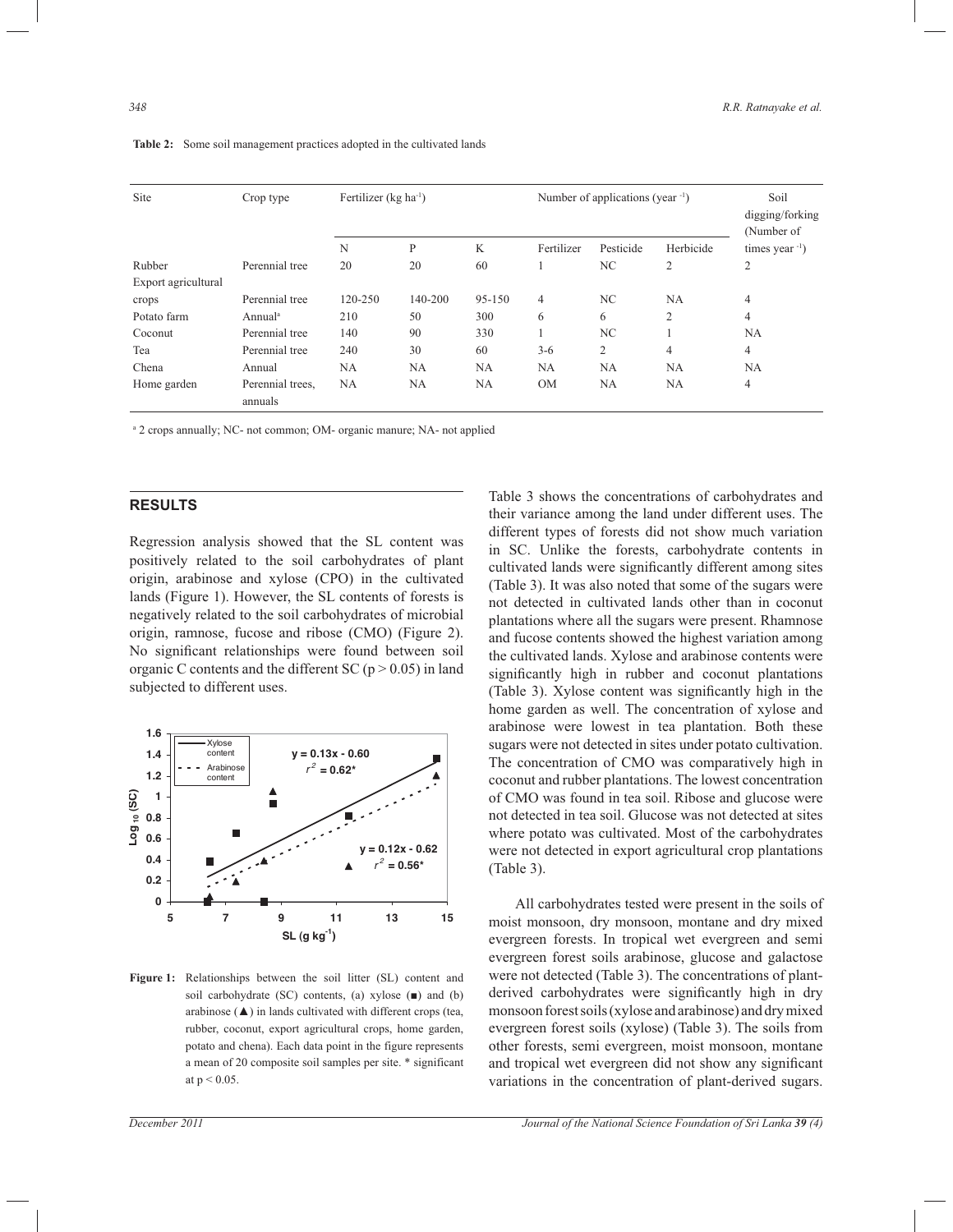

Figure 2: Relationships between the soil litter (SL) content and soil carbohydrate (SC) content, (a) rhamnose  $($ ■), (b) ribose  $($ **△**), (c) fucose  $($ <sup>◆</sup>) in 7 major forest types [tropical wet evergreen (2 forests), semi evergreen, moist monsoon, dry monsoon, montane and dry mixed evergreen]. Each data point in the figure represents a mean of 20 composite soil samples per site. \*\* significant at  $p < 0.01$ .

**Table 3:** Concentrations of soil carbohydrates in sites subjected to different land uses

| Ecosystem                      | Carbohydrates of plant<br>origin (x $10^{-6}$ g kg soil <sup>-1</sup> ) |                   |                   |                   | Carbohydrates of microbial origin (x $10^{-6}$ g kg soil <sup>-1</sup> ) |                   |                   |         |
|--------------------------------|-------------------------------------------------------------------------|-------------------|-------------------|-------------------|--------------------------------------------------------------------------|-------------------|-------------------|---------|
|                                | Arabinose                                                               | Xylose            | Rhamnose          | Fucose            | Ribose                                                                   | Manose            | Galactose         | Glucose |
| <b>Forests</b>                 |                                                                         |                   |                   |                   |                                                                          |                   |                   |         |
| Tropical wet evergreen (WL)    | 2.69 <sub>b</sub>                                                       | 3.52b             | 5.83b             | 1.99b             | 4.24b                                                                    | 4.63 <sub>b</sub> | 38.06b            | ND      |
| Tropical semi evergreen (IM)   | ND                                                                      | 1.44b             | 3.44b             | 0.93 <sub>b</sub> | 3.20 <sub>b</sub>                                                        | 6.96              | N <sub>D</sub>    | ND      |
| Moist monsoon (IU)             | 14.25b                                                                  | 2.24b             | 32.13a            | 598a              | 182a                                                                     | 374a              | 1818a             | 911a    |
| Dry monsoon (IL)               | 96.65a                                                                  | 22.2a             | 5.76b             | 12.27b            | 50.3 <sub>b</sub>                                                        | 33.03b            | 92.52b            | 19.5b8  |
| Montane (WU)                   | 1.98b                                                                   | 8.69b             | 3.52b             | 20.57b            | 13.44b                                                                   | 19.94b            | 22.82b            | 7.52b   |
| Dry mixed evergreen (DL)       | 2.86b                                                                   | 17.15a            | 5.44b             | 27.16b            | 18.29b                                                                   | 9.63 <sub>b</sub> | 0.44 <sub>b</sub> | 1.14b   |
| Tropical wet evergreen         | 4.82b                                                                   | 2.63 <sub>b</sub> | 6.04 <sub>b</sub> | 2.30 <sub>b</sub> | 16.21 <sub>b</sub>                                                       | 2.88b             | 0.48 <sub>b</sub> | 7.44b   |
| CV(%)                          | 114                                                                     | 124               | 71                | 78                | 68                                                                       | 81                | 128               | 133     |
| <b>Cultivated lands</b>        |                                                                         |                   |                   |                   |                                                                          |                   |                   |         |
| Rubber (WL)                    | 10.23a                                                                  | 7.58a             | 48.86a            | 34.64a            | 42.5a                                                                    | 26.0c             | ND                | 31.65a  |
| Export agricultural crops (IM) | 1.45b                                                                   | <b>ND</b>         | 1.99e             | ND                | N <sub>D</sub>                                                           | ND                | ND                | 5.68b   |
| Potato farm (IU)               | ND                                                                      | <b>ND</b>         | 5.95c             | 7.95c             | 1.03c                                                                    | 37.6b             | 130a              | ND      |
| Coconut (IL)                   | 14.98a                                                                  | 22.19a            | 36.45b            | 1.69d             | 29.40b                                                                   | 51.28a            | 57.79b            | 7.79b   |
| Tea (WU)                       | 0.192d                                                                  | 1.42 <sub>b</sub> | 1.75e             | 0.49e             | N <sub>D</sub>                                                           | 1.41d             | 0.12c             | ND      |
| Chena (DL)                     | 1.18b                                                                   | 5.54b             | 4.25c             | 12.41b            | 17.52b                                                                   | 3.04d             | ND                | 1.94c   |
| Home garden                    | 0.534c                                                                  | 21.24a            | 3.17d             | 0.98e             | 16.14b                                                                   | ND                | ND                | 2.5c    |
| CV(%)                          | 47                                                                      | 47                | 36                | 66                | 89                                                                       | 94                | 178               | 138     |

Values in the same column followed by the same letter are not significantly different at  $p < 0.05$ . ND- not detected.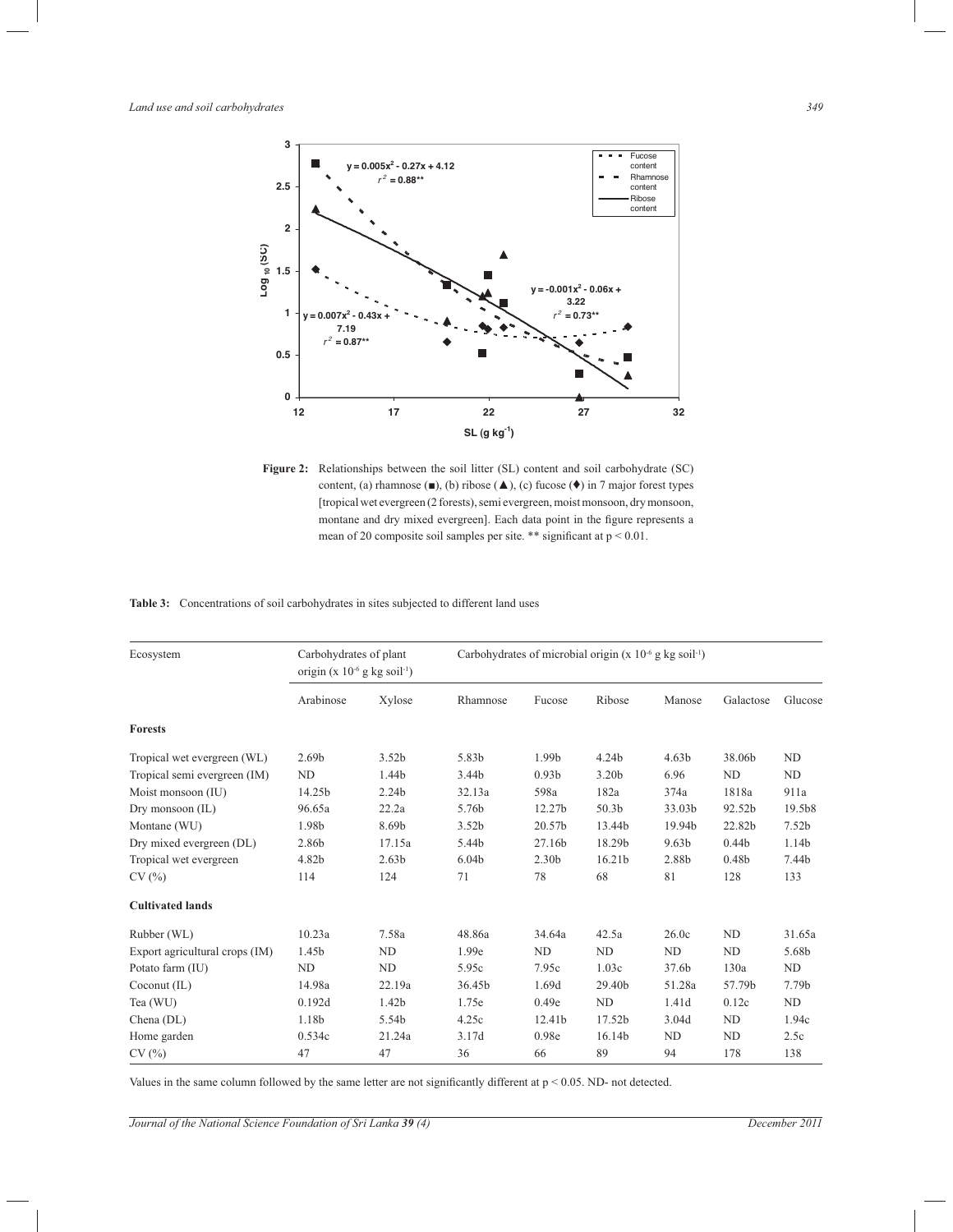| Ecosystem                 |            | Carbohydrates of plant origin<br>$(x 10-6 g kg soil-1)$ |               |              | Carbohydrates of microbial in origin (x 10 <sup>-6</sup> g kg soil <sup>-1</sup> ) |                |              |                                                       |                  |
|---------------------------|------------|---------------------------------------------------------|---------------|--------------|------------------------------------------------------------------------------------|----------------|--------------|-------------------------------------------------------|------------------|
|                           |            | Arabinose                                               | Xylose        | Rhamnose     | Fucose                                                                             | Ribose         | Manose       | Galactose                                             |                  |
| Tropical wet evergreen    |            | 2.69 (0.73)                                             | 3.52 (1.17)   | 5.83 (1.64)  | 1.99 (0.67)                                                                        | 4.24 (1.49)    | 4.63(2.57)   | 38.06 (21.12)                                         | Glucose<br>$\Xi$ |
| Rubber                    |            | 10.23(2.04)                                             | 7.58 (1.69)   | 48.86 (10.7) | 34.64 (7.16)                                                                       | 42.5 (10.4)    | 26.0(6.69)   | $\epsilon$                                            |                  |
|                           | Difference | $54**$                                                  | $4.06**$      | 43.03**      | $32.65**$                                                                          | 38.26**        | 21.37        |                                                       |                  |
| Semi evergreen            |            | $\overline{z}$                                          | 1.44(0.31)    | 3.44 (0.58)  | 0.93(5.52)                                                                         | 3.20 (0.71)    | 6.96(3.77)   | $\infty$                                              | $\Xi$            |
| Export agricultural crops |            | 1.45 (0.32)                                             | $\frac{1}{2}$ | 1.99(0.26)   | $\Xi$                                                                              | $\beta$        | $\Xi$        | $\beta$                                               | 5.68 (1.26)      |
|                           | Difference |                                                         |               | 1.45         |                                                                                    |                |              |                                                       |                  |
| Moist monsoon             |            | 14.25(0.74)                                             | 2.24(2.09)    | 32.13 (0.18) | 598 (0.26)                                                                         | 182 (1.94)     | 374 (0.52    | 1818 (12.41)                                          | 911 (10.04)      |
| Potato farm               |            | $\overline{z}$                                          | $\beta$       | 5.95 (0.72)  | 7.95 (0.02)                                                                        | 1.03(0.23)     | 37.6 (9.46)  | 130 (26.14)                                           | $\Xi$            |
|                           | Difference |                                                         |               | 21.18        | 590.05                                                                             | 0.79           | 336.1        | 1688                                                  |                  |
| Dry monsoon               |            | 96.65 (4.27)                                            | 22.20 (9.81)  | 5.76 (1.63)  | 12.27 (3.75)                                                                       | 50.3(11.2)     | 33.03 (6.77) | 92.52 (21.94)                                         | 19.58 (4.78)     |
| Coconut                   |            | 14.98 (3.05)                                            | 22.19 (2.86)  | 36.45 (8.19) | 1.69(0.48)                                                                         | 29.40 (6.48)   | 51.28 (5.72) | 57.79 (18.72)                                         | 7.79 (4.17)      |
|                           | Difference | $81.67\,$                                               | 0.01          | 30.69        | $10.58\,$                                                                          | 20.9           | 18.25        | 34.73                                                 | 11.79            |
| Montane                   |            | 1.98(0.11)                                              | 8.69 (3.41)   | 3.52(0.25)   | 20.57 (5.59)                                                                       | 13.44(0.25)    | 19.94 (3.04) | 22.82 (1.6)                                           | 7.52 (0.54)      |
| Tea                       |            | 0.192 (.068)                                            | 1.42(0.69)    | 1.75(0.31)   | 0.49(0.27)                                                                         | $\overline{z}$ | 1.41 (.0.56) | $\begin{array}{l} 0.12\,( .0.01) \\ 22.7 \end{array}$ | $\Xi$            |
|                           | Difference | 1.78                                                    | 7.21          | 1.77         | 20.08                                                                              |                | 18.53        |                                                       |                  |
| Dry mixed evergreen       |            | 2.86 (2.26)                                             | 17.15(14.57)  | 5.44(0.90)   | 27.16 (2.97)                                                                       | 18.29 (5.49)   | 9.63 (1.27)  | 0.44(0.39)                                            | 1.14(0.61)       |
| Chena                     |            | 1.18 (0.62)                                             | 5.54 (1.92)   | 4.25 (0.76)  | 12.41(2.78)                                                                        | 17.52 (.6.18)  | 3.04(0.24)   | $\overline{z}$                                        | 1.94(0.68)       |
|                           | Difference | 1.68                                                    | 11.61         | 1.19         | 14.75                                                                              | 0.77           | $6.59*$      |                                                       | 0.8              |
| Tropical wet evergreen    |            | $4.82(1.98)$<br>5.34 $(0.24)$                           | 2.63 (0.98)   | 6.04(1.91)   | 2.30 (0.72)                                                                        | 16.21 (6.11)   | 2.88(0.57)   | 0.48(0.12)                                            | 7.44(2.66)       |
| Home garden               |            |                                                         | 21.24(1.41)   | 3.17 (0.58)  | 0.98(0.19)                                                                         | 16.14(4.28)    | $\Xi$        | $\beta$                                               | 2.5 (0.95)       |
|                           | Difference | 0.52                                                    | 18.61**       | $2.87**$     | $1.32**$                                                                           | 0.07           |              |                                                       | 4.94             |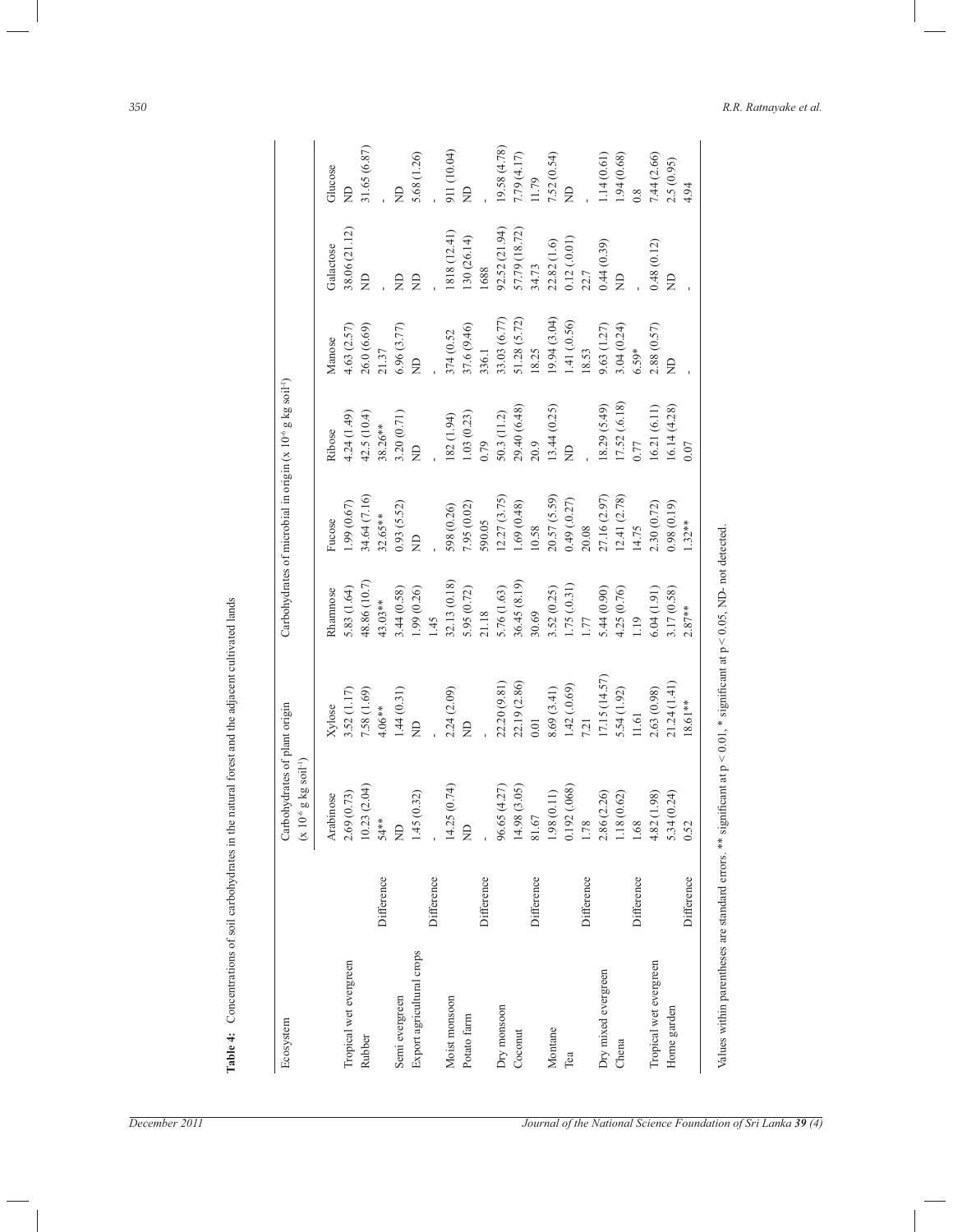The concentrations of CMO were significantly high in the moist monsoon forest soils. The other forest soils did not show any variations in the concentration of CMO.

 Table 4 shows the concentration of carbohydrates in soils and the differences between natural forests and the adjacent cultivated lands. CPO, arabinose and xylose were significantly high in rubber plantation soils compared to the adjacent tropical wet evergreen forest soils. CMO, rhamnose, fucose and ribose contents were also significantly high in rubber plantation soils. Glucose was present in detectable quantities in rubber plantation soils, but was not detected in the adjacent forest soils. Dry monsoon forest soils had a significantly high amount of arabinose compared to the adjacent coconut plantation soils. The xylose content was comparable in the dry monsoon forest soils and coconut plantation soils. The xylose content was significantly high  $(21.24 \times 10^{-6} \text{ g kg})$ soil-1) in home garden soils (Table 4). Mannose content was significantly high in montane forest soils (19.94 x  $10^{-6}$  g kg soil<sup>-1</sup>) and in dry mixed evergreen forest soils  $(9.63 \times 10^{-6} \text{ g kg soil}^{-1})$  compared to the concentrations in their corresponding cultivated land soils (1.41; 3.04 x 10-6  $g$  kg soil<sup>-1</sup>) (Table 3).

 Correlation and regression analysis of soil carbohydrate contents and climatic parameters showed that glucose content in soil of cultivated lands was correlated significantly with elevation (*r* = 0.73; p < 0.05). Significant negative correlation was observed between rainfall and xylose content  $(r = 0.76; p<0.05)$ of the forests soils. A marginally significant relationship was observed between rainfall and soil fucose content  $(r=0.68; p<0.05)$ .

## **DISCUSSION**

Positive relationships between SL and CPO (arabinose and xylose) indicate that SL is the major source of the carbohydrates in cultivated lands (Cheshire, 1979; Kouakoua *et al*., 1999). In cultivated lands, litter incorporation into the soil generally enhances the amount of plant-derived sugars (Solomon *et al*., 2000). However, in the forests, soil carbohydrates deplete due to mineralization processes during litter humification with high microbial activities compared to the cultivated lands (Guggenberger *et al*., 1994). In cultivated lands, crop residues serve as the major source of SL whereas in forest soils, litter fall serves as their major source of SL.

 The negative relationships between SL and soil CMO (rhamnose, fucose, mannose and ribose) may be due to high SL accumulation under low moisture levels and hence lower rates of decomposition. This is an interesting

observation for further studies. It has been shown that when there is a high SL content, microbial respiration is found to be high in forest ecosystems (Tangtrakarnpong & Vityakon, 2002; Templer *et al*., 2005).

 The carbohydrate contents were significantly high in rubber plantation soils  $(7.58 - 48.86 \times 10^{-6} \text{ g kg soil}^{-1})$ as SL content increased with heavy litter fall (FAO, 2001). Minimum soil tillage in tree crop plantations (rubber and coconut) reduce the rate of decomposition and thereby increase the SC. Low biomass return may have reduced the concentration of carbohydrates in tea soils  $(0.12 - 1.75 \times 10^{-6}$  g kg soil<sup>-1</sup>). Further, the heavy use of agrochemicals reduces the decomposition processes by lowering the microbial activities, which in turn reduce the concentration of CMO as observed in tea soils. Although there were low biomass retention and high soil disturbances in home gardens, the application of manure may have increased the carbohydrate content (Solomon *et al*., 2000). The CPO were not detected in potato soils probably due to the very low biomass return, intensive soil tillage practices and high use of agrochemicals for annual crops. Heavy soil erosion could have further reduced the carbohydrate content *via* leaching (Rodionov *et al*., 1999). Although export agricultural plantations are tree crop plantations, they showed a very low concentration of SC as the soil tillage and fertilizer applications are high compared to the other tree crops.

 Rapid decomposition of CPO under the tropical climate favours the formation of CMO as observed in moist monsoon forest soils (Nacro *et al*., 2004; Amelung et al., 1999) where the temperature and rainfall is found to be optimum for microbial growth (Piao *et al*., 2000). The abundance of CMO in moist monsoon forest soils indicate high microbial activity in the soil, and rapid decomposition of organic matter favoured by the temperature and the elevation.The significant negative correlation between rainfall and the soil sugars has indicated that there could be a leaching of sugars with high rainfall (Rodionov *et al*., 1999). Reduced microbial activities under low temperature with the increase of elevation may have resulted in the positive correlation between elevation and soil glucose content (Amelung *et al*., 1999).

 In warm climates, the labile soils carbohydrates decompose more rapidly, as micro-organisms mineralise their hexoses before they accumulate (Amelung *et al*., 1999) and the lowest amounts of microbial derived sugars, glucose  $(1.14 \times 10^{-6}$  g kg soil<sup>-1</sup>) and galactose  $(0.44$  $x$  10<sup>-6</sup> g kg soil<sup>-1</sup>) were observed in dry mixed evergreen forest soils where temperature was found to be the highest compared to the other sites. The deciduous nature of dry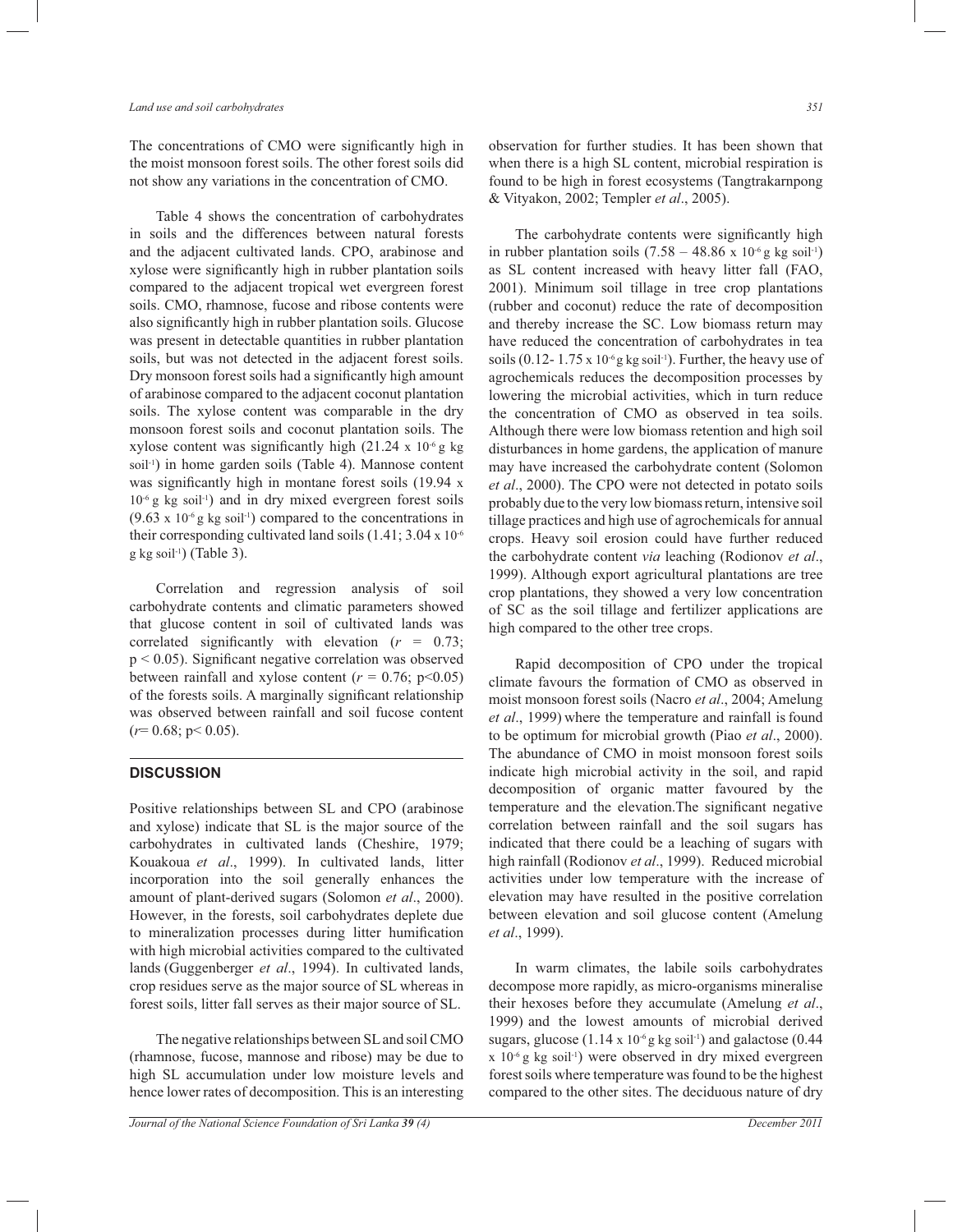forests may have increased the SL content and thereby increasing the availability of CPO in dry monsoon and dry mixed evergreen forests soils.

 Forests with different vegetation structure did not show much variation in SC, as there were no soil disturbances that result in differences in decomposition rates. However, the soil management practices in the cultivated lands are highly variable and may induce significant variations in SC possibly by changing the litter decomposition processes (Solomon *et al*., 2000). This was further confirmed by the significant differences in SC observed between forests and the adjacent cultivated lands under the same climatic conditions.

 This study confirms that the variability of SC in tropical ecosystems is governed mainly by the differences in SL content. In addition, different land use and management practices in cultivated lands influence the SC dynamics. Thus, SC, an important SOM fraction, can be improved by improving land management in tropical ecosystems. This study provides some important information that could be used to prepare guidelines on sustainable land management practices in tropical ecosystems.

#### **Acknowledgement**

The authors thank Ms. Kumuduni Karunaratne and Mr. K.K. Karunadasa of the Institute of Fundamental Studies, Kandy for assistance in sample preparation and analyses.

#### **References**

- 1. Allard B. (2006). A comparative study on the chemical composition of HA from forest soil, agricultural soil and lignite deposit. *Geoderma* **130**: 77–96.
- 2. Amelung W., Cheshire M.V. & Guggenberger G. (1996). Determination of neutral and acidic sugars in soil by capillary gas-liquid chromatography after trifluoroacetic acid hydrolysis. *Soil Biology and Biochemistry* **28**(12): 1631–1639.
- 3. Amelung W., Flach K.W. & Zech W. (1999). Neutral and acidic sugars in particle-size fractions as influenced by climate. *Soil Science Society of America Journal* **63**(4): 865–873.
- 4. Baker K.F. (1976). The determination of organic carbon in soil using a probe-colorimeter. *Laboratory Practice* **25**  (2): 82–83.
- 5. Cheshire M.V. (1979). *Nature and Origin of Carbohydrates in Soils*, pp.216., Academic Press, New York, USA.
- 6. Fallahzade J. & Hajabbsi M.A. (2011). Soil organic matter status changes with cultivation of overgrazed pastures in

semi-dry West Central Iran. *International Journal of Soil Science* **6**(2): 114–123.

- 7. FAO (2001). Soil carbon sequestration for improved land management. *World Soil Resources Report*. Food and Agriculture Organization of the United Nations, Rome, Italy.
- 8. Glaser B., Turrión M.B., Solomon D., Ni A. & Zech W. (2000). Soil organic matter quantity and quality in mountain soils of the Alay Range, Kyrgyzia, affected by deforestation. *Biology and Fertility of Soils* **31**(5): 407– 413.
- 9. Guggenberger G., Christensen B.T. & Zech W. (1994). Land use effects on the composition of organic matter in soil particle size separates I. lignin and carbohydrate signature. *European Journal of Soil Science* **45**: 449–458.
- 10. Guggenberger G., Zech W. & Thomas R.J. (1995). Lignin and carbohydrate alteration in particle-size separates of an oxisol under tropical pastures following native savanna. *Soil Biology and Biochemistry* **27**(12)**:** 1629–1638.
- 11. Guggenberger G. & Zech W. (1999). Soil organic matter composition under primary forest succession, region Huerta Norte, Costa Rica. *Forest Ecology and Management*  **124**(1): 93–104.
- 12. Hu S., Coleman D.C., Hendrix P.F. & Beare M.H. (1995). Biotic manipulation effects on soil carbohydrates and microbial biomass in a cultivated soil. *Soil Biology & Biochemistry* **27**(9): 1127–1135.
- 13. Kouakoua E., Larré-Larrouy M. C., Barthes B., De Freitas P.L., Neves C., Sala G.H. & Feller C. (1999). The relationship between aggregate stability and selected soil properties of forest and savanna soils in Congo and Brazil. *Canadian Journal of Soil Science* **79**: 561–569.
- 14. Larre-Larrouy M.C., Blanchart E., Albrecht A. & Feller C. (2004). Carbon and monosaccharides of a tropical vertisol under pasture and market-gardening: distribution in secondary organomineral separates. *Geoderma* **119**(3–4): 163–178.
- 15. Larré-Larrouy M. C. & Feller C. (1997). Determination of carbohydrate in two ferralitic soils and their particle-size fractions: analysis by capillary gas chromatography after derivation by salylation. *Soil Biology and Biochemistry* **29**: 1585–1589.
- 16. Moers M.E.B., Baas M., de Leeuw J.W., Boon J.J. & Schenk P.A. (1990). Occurrence and origin of carbohydrates in peat samples from a red mangrove environment as reflected by abundances of neutral monosaccharides. *Geochimica et Cosmochimica Acta* **54**(9): 2463–2472.
- 17. Murayama S. (1984). Changes in the monosaccharide composition during the decomposition of straws under field conditions. *Soil Science & Plant Nutrition* **30**:367–381.
- 18. Nacro H.B., Larre-Larrouy M.C., Feller C. & Abbadie L. (2004). Natural nitrogen-15 abundance and carbohydrate content and composition of organic matter particle-size fractions from a sandy soil. *Biology and Fertility of Soils* **40**(3): 171–177.
- 19. Nacro H.B., Larre-Larrouy M.C., Feller C. & Abbadie L. (2005). Hydrolysable carbohydrate in tropical soils under adjacent forest and savanna vegetation in Lamto,